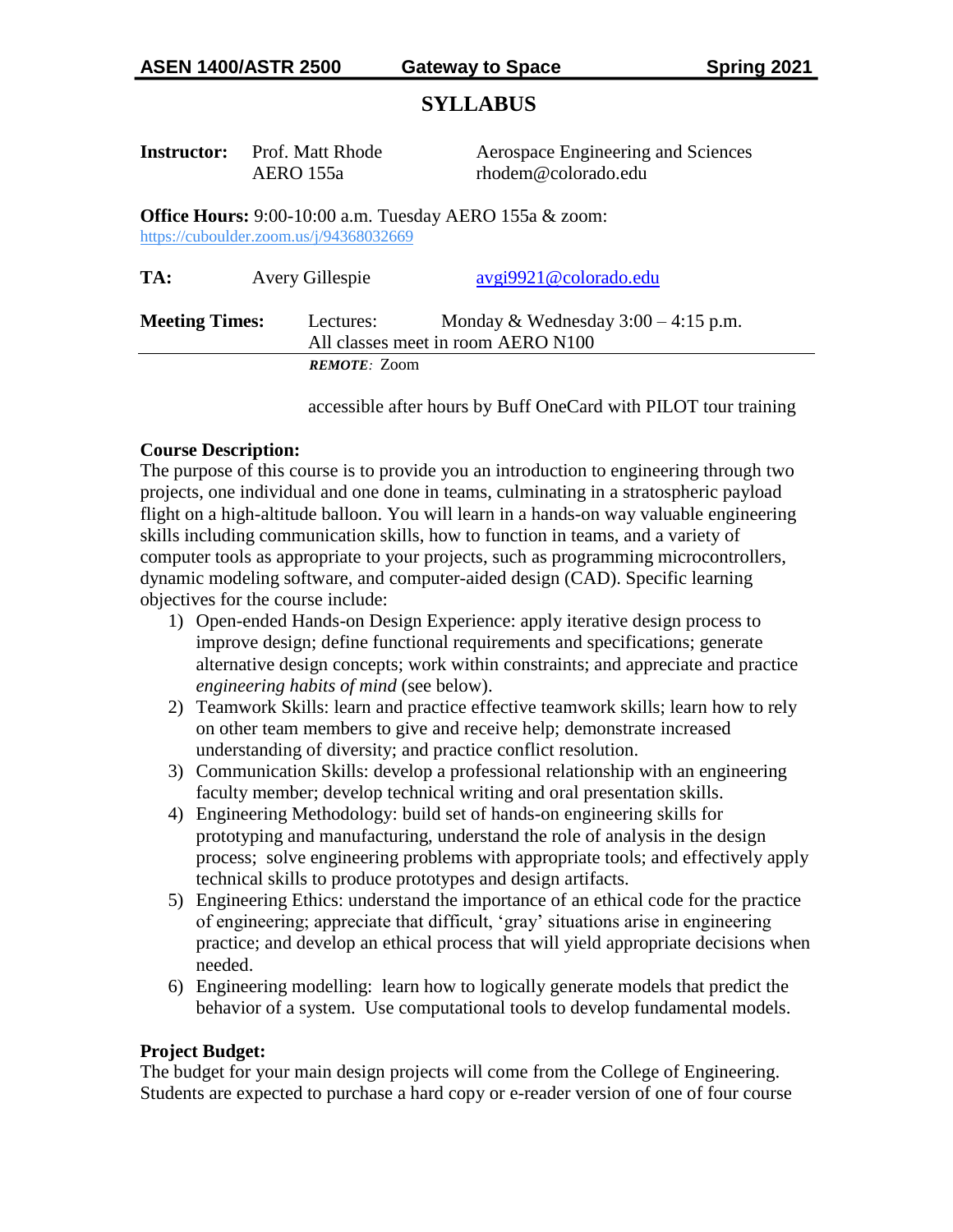# **ASEN 1400/ASTR 2500 Gateway to Space Spring 2021**

companion books. In addition, hardware kits are to be purchased for hands-on activities, students keep their kits. Each kit is \$40 and sold through the ITLL payment system and distributed in class. Team project budgets for flight hardware are covered by the department. There may be incidental costs for materials to complete your projects, students are expected to contribute up to \$75 each total (book, hardware kit, dry ice) for the course in accordance with GEEN 1400 courses.

## **Grading:**

The course grade will be based on a combination of group work and individual accomplishment:

**ASEN 1400/ASTR 2500 grades are based on a 100-point scale (1 point = 1% of total grade) and there is no curve. 50% of the points are based on individual contributions and 50% are based on team contributions. Grades are available on CANVAS. Your grade is earned not deserved. Points are divided as follows:** 

|                       | <b>Individual Points/Grade Percentage</b>                   |  | <b>Team Points/Grade Percentage</b> |                                |
|-----------------------|-------------------------------------------------------------|--|-------------------------------------|--------------------------------|
| 05%                   | 1 Minute Reports (29) & Class Survey                        |  | 2.5%                                | <b>Design Document Draft</b>   |
| 25%                   | Homework 1-3, 6-7, 9-10, 12, 14, 19-20                      |  | 10%                                 | <b>Design Document Final</b>   |
| 05%                   | Spatial Visualization Test (Must pass to get 5%)            |  | 2.5%                                | <b>Team Presentation PDR</b>   |
| 05%                   | <b>Final Exam</b>                                           |  | 10%                                 | <b>Team Presentation Final</b> |
| 10%                   | <b>Individual Contributions &amp; Participation on Team</b> |  | 25%                                 | Homework 4-5, 8, 11, 13, 15-18 |
| 50%                   | <b>Subtotal (You)</b>                                       |  | 50%                                 | <b>Subtotal (Team)</b>         |
| $50\% + 50\% = 100\%$ |                                                             |  |                                     |                                |

## Letter Grading Scheme:

The final letter grade for the course will be calculated at the end of the semester using the following scheme:

| Letter         | <b>Percent Grade</b> |
|----------------|----------------------|
| A              | 93.00-100.00         |
| $A-$           | 90.00-92.99          |
| $B+$           | 87.00-89.99          |
| B              | 83.00-86.99          |
| $B-$           | 80.00-82.99          |
| $C+$           | 77.00-79.99          |
| $\mathsf{C}$   | 73.00-76.99          |
| $\overline{C}$ | 70.00-72.99          |
| $D+$           | 67.00-69.00          |
| D              | 63.00-66.99          |
| $\mathbf{F}$   | <b>Below 63.00</b>   |

Late Work: Late homework will be accepted for a deduction of  $\frac{1}{2}$  letter grade. This does not apply to timed assignments such as 1-minute reports.

**Spatial Visualization:** Successful completion of a standardized spatial visualization test (PSVR) is required. Students who do not pass the pretest will be encouraged to participate in spatial visualization skill-building workshops before attempting the test again. Faculty and TA support will be available to improve spatial visualization skills. Students may take the test multiple times until a passing score is achieved. Successful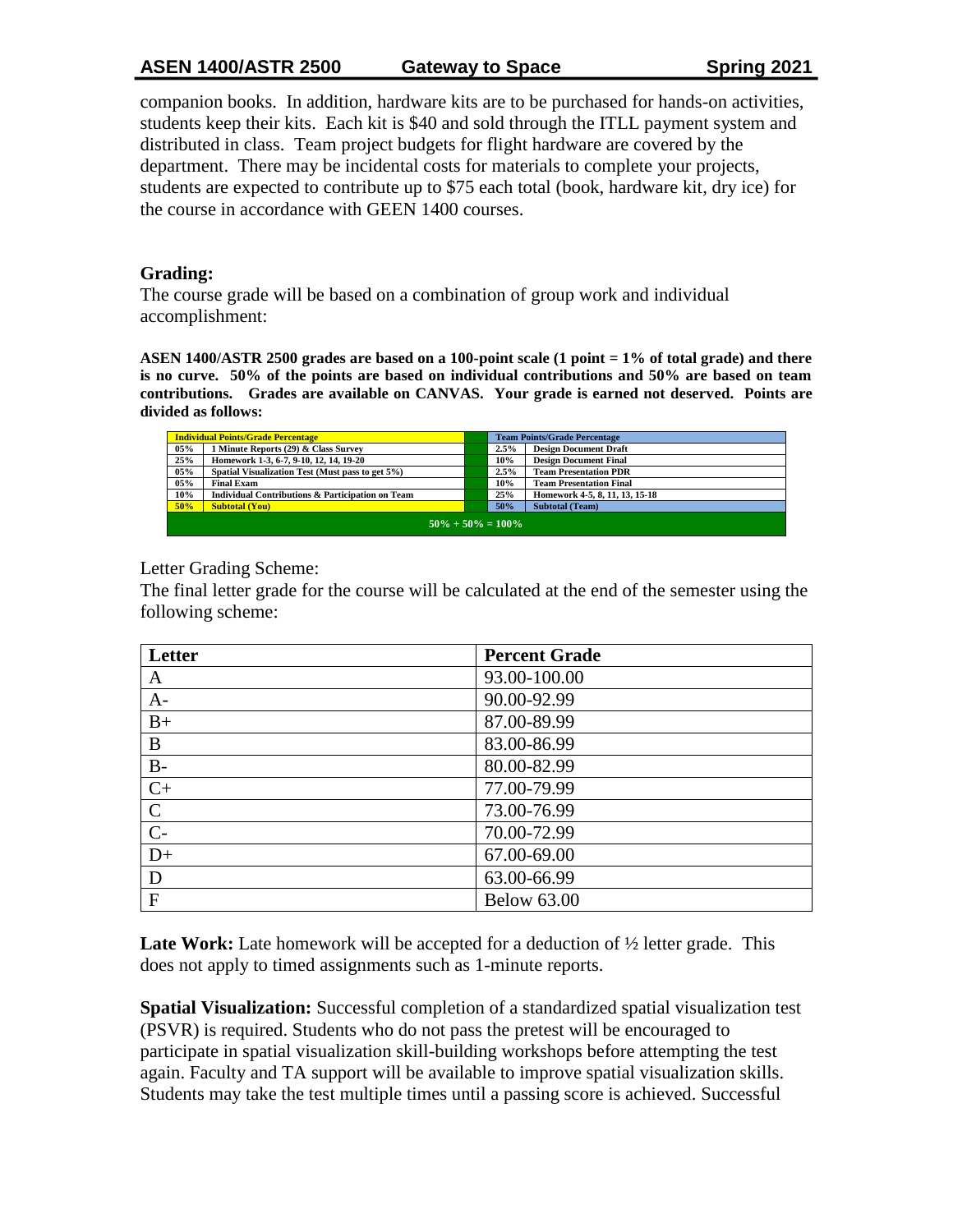completion of the test earns a student full points for 5% of the final course grade. Students who do not successfully complete the test receive zero points for 5% of the course grade.

**Final Exam**: The final exam will be held remotely on TBD, from TBD p.m. It will consist of one comprehensive problem that ties together everything you have learned in the course. It will be open note, book, internet, and will be held as a Canvas quiz with an uploadable document (your solutions). You are expected to complete this assignment without the help of others. NO COLLABORATION.

## **Miscellaneous:**

- There is no **textbook** for this course, but outside reading of selected titles is required as a homework. You may purchase hard copies, utilize a library, or e-reader options. The three titles this semester are:
	-
	- From the Earth to the Moon Jules Verne
	- Seven Eves Neal Stephenson
	- The Wild Black Yonder Jared Leidich

Rocket Boys Homer H. Hickam Jr.

- In addition, each student will be **expected to pay up to a total of \$75 TOTAL towards supplies and expenses** for the projects, inclusive of the fiction/biography book. Almost all costs are covered by the College of Engineering and the Ann & H.J. Smead Aerospace Engineering Sciences Department.
- Each student will be required to purchase an individual hardware kit (cost \$40).
- Each team will be provided multiple **kits** containing electronics and sensors needed for the two major projects. Students may keep their "shields", but reusable items such as sensors, microcontrollers, cameras, and tools need to be returned on the final lecture. If hardware is not returned, the student will receive a "0%" for their "individual contributions" grade, representing 10% of their grade.
- The First Year Projects spaces serve ASEN 1400/ASTR 2500, ASEN 1403 & senior and graduate projects spaces. They are excellent facilities and you are expected to maintain them in excellent condition. This means it is YOUR responsibility to ensure that the classroom and your work area in particular are **cleaner** than when you arrived. It does not matter whether you made the mess, you should clean it up and take pride in your workspace. A full class schedule is posted on the classroom doors. If a group is found interrupting other classes, their grade will be adversely affected. The two main projects spaces will be the classroom: CO-PILOT N100 (computer software & clean integration activities), and the  $2<sup>nd</sup>$ -floor projects space N200 (dirty manufacturing, gluing, etc.). N200 will contain the ASEN 1403 "Store", which contains a locked cabinet with useful tools & community materials like soldering irons, wires, tape, glue, etc. Students MUST lock all materials up when finished, and keep the area clean.
- Painting and other messy activities should be done in the 'Wood and Composites Shop', AERO 152. A tour is necessary to obtain access.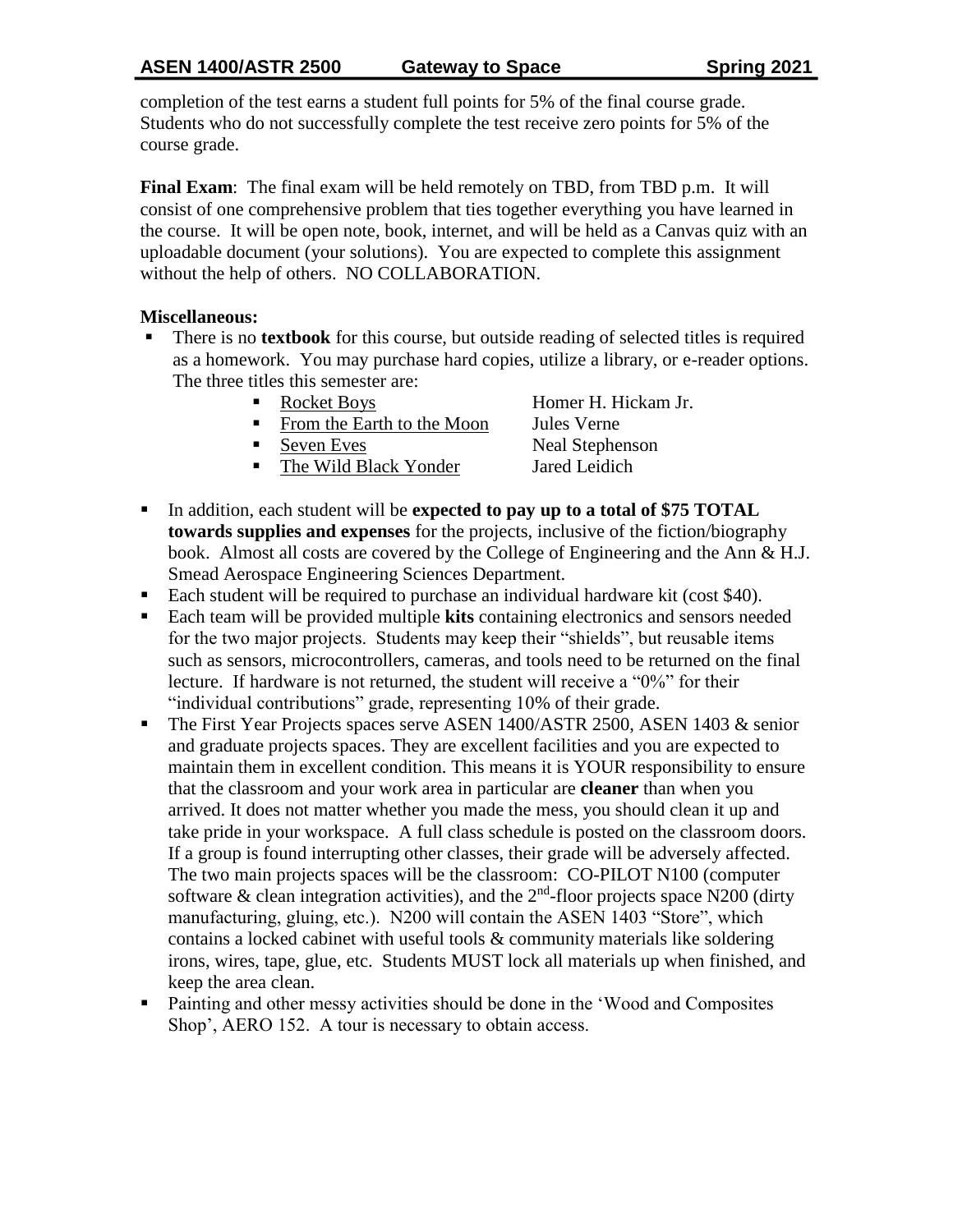A **Design Expo** will be held on *TBD*, 2020, allowing you an opportunity to showcase your functioning prototype to the public. External judges will evaluate each project and provide written feedback. **Your attendance at this event is** *mandatory***.**

Several other **workshops** throughout the semester will introduce you to some of the hands-on skills you will need to work on your projects, such as CAD, basic electrical circuits and safety and use of tools. Out of class skill-building workshops will also be required.

Some resources that may be helpful in your projects:

| What                                                                                                                                                                                                                     | Who                                                          | Where                                                                                                                       |
|--------------------------------------------------------------------------------------------------------------------------------------------------------------------------------------------------------------------------|--------------------------------------------------------------|-----------------------------------------------------------------------------------------------------------------------------|
| <b>PILOT</b><br>First stop for finding things                                                                                                                                                                            | KatieRae<br>Williamson, &                                    | AERO 141E<br>Katierae.williamson@colorado.edu                                                                               |
| 3D printers/ laser cutters, test<br>equipment, lockers, hand tools                                                                                                                                                       | Engineering<br><b>Students</b>                               |                                                                                                                             |
| Machine Shop & Wood &<br><b>Composites Shop</b><br>General machine tools<br>Metal, plastic and wood. Saws,<br>drills, mills, lathes. Hand tools.                                                                         | <b>Matt Rhode</b><br>and Nate<br>Coyle                       | <b>AERO</b> 155<br>303.492.7556<br>rhodem@colorado.edu<br>nathan.coyle@colorado.edu                                         |
| <b>Electronics Center</b><br>Simulate, build and test<br>electronic circuits and printed<br>circuit boards<br><b>Arduino, Microcontrollers</b><br>and Data Acquisition<br>Programming and collecting<br>measurement data | Trudy<br>Schwartz &<br>Robert<br>Hodgkinson<br>Joshua Mellin | <b>AERO 150</b><br>trudy.schwartz@colorado.edu<br>robert.hodgkinson@colorado.edu<br>AERO 141E<br>Joshua.Mellin@colorado.edu |
|                                                                                                                                                                                                                          |                                                              |                                                                                                                             |

### **Writing Resources**

Written communication is an important skill for all engineers, and will be emphasized in this course in various ways, including individual writing assignments and a team report. There are resources available to help you with your writing skills:

• The Writing Center, located in Norlin Library, offers free assistance: <https://www.colorado.edu/libraries/services/writing-center>

### **Classroom Behavior**

Both students and faculty are responsible for maintaining an appropriate learning environment in all instructional settings, whether in person, remote or online. Those who fail to adhere to such behavioral standards may be subject to discipline. Professional courtesy and sensitivity are especially important with respect to individuals and topics dealing with race, color, national origin, sex, pregnancy, age, disability, creed, religion, sexual orientation, gender identity, gender expression, veteran status, political affiliation or political philosophy. For more information, see the policies on [classroom behavior](http://www.colorado.edu/policies/student-classroom-and-course-related-behavior) and the [Student Code of Conduct.](https://www.colorado.edu/sccr/sites/default/files/attached-files/2019-2020_student_code_of_conduct_0.pdf)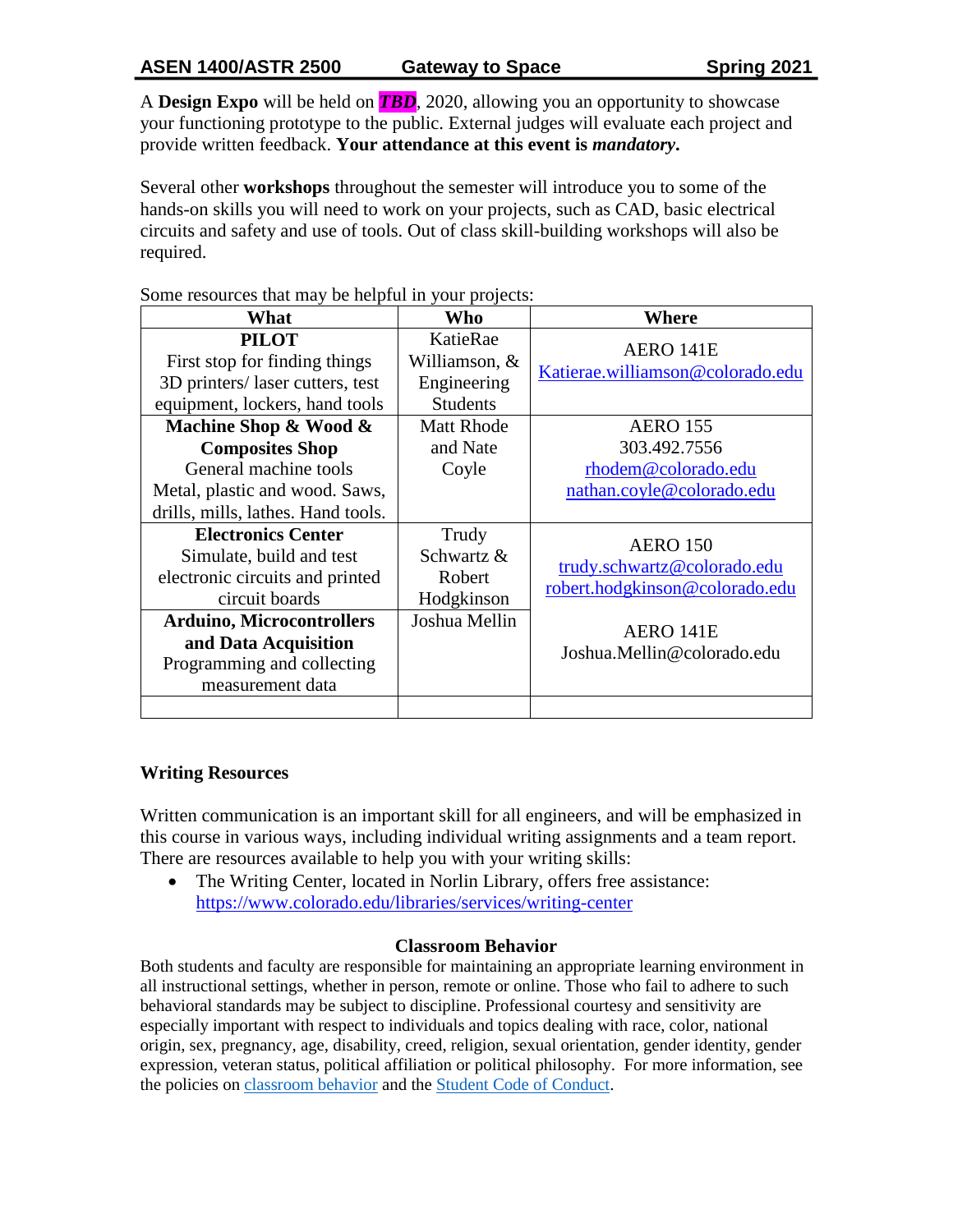## **Requirements for COVID-19**

As a matter of public health and safety due to the pandemic, all members of the CU Boulder community and all visitors to campus must follow university, department and building requirements, and public health orders in place to reduce the risk of spreading infectious disease. Required safety measures at CU Boulder relevant to the classroom setting include:

- maintain 6-foot distancing when possible,
- wear a face covering in public indoor spaces and outdoors while on campus consistent with state and county health orders,
- clean local work area,
- practice hand hygiene,
- follow public health orders, and
- if sick and you live off campus, do not come onto campus (unless instructed by a CU Healthcare professional), or if you live on-campus, please alert [CU Boulder Medical](https://www.colorado.edu/healthcenter/coronavirus-updates/symptoms-and-what-do-if-you-feel-sick)  [Services.](https://www.colorado.edu/healthcenter/coronavirus-updates/symptoms-and-what-do-if-you-feel-sick)

Students who fail to adhere to these requirements will be asked to leave class, and students who do not leave class when asked or who refuse to comply with these requirements will be referred to [Student Conduct and Conflict Resolution.](https://www.colorado.edu/sccr/) For more information, see the policies on [COVID-](https://www.colorado.edu/policies/covid-19-health-and-safety-policy)[19 Health and Safety](https://www.colorado.edu/policies/covid-19-health-and-safety-policy) and [classroom behavior](http://www.colorado.edu/policies/student-classroom-and-course-related-behavior) and the [Student Code of Conduct.](http://www.colorado.edu/osccr/) If you require accommodation because a disability prevents you from fulfilling these safety measures, please see the "Accommodation for Disabilities" statement on this syllabus.

Before returning to campus, all students must complete the [COVID-19 Student Health and](https://www.colorado.edu/protect-our-herd/how#anchor1)  [Expectations Course.](https://www.colorado.edu/protect-our-herd/how#anchor1) Before coming on to campus each day, all students are required to complete a [Daily Health Form.](https://www.colorado.edu/protect-our-herd/daily-health-form)

Students who have tested positive for COVID-19, have symptoms of COVID-19, or have had close contact with someone who has tested positive for or had symptoms of COVID-19 must stay home and complete the [Health Questionnaire and Illness Reporting Form](https://www.colorado.edu/protect-our-herd/daily-health-form) remotely. In this class, if you are sick or quarantined**,** *please continue the course online only, through zoom. You will not be penalized.*

### **Accommodation for Disabilities**

If you qualify for accommodations because of a disability, please submit your accommodation letter from Disability Services to your faculty member in a timely manner so that your needs can be addressed. Disability Services determines accommodations based on documented disabilities in the academic environment. Information on requesting accommodations is located on the [Disability Services website.](https://www.colorado.edu/disabilityservices/) Contact Disability Services at 303-492-8671 or [dsinfo@colorado.edu](mailto:dsinfo@colorado.edu) for further assistance. If you have a temporary medical condition, see [Temporary Medical](http://www.colorado.edu/disabilityservices/students/temporary-medical-conditions)  [Conditions](http://www.colorado.edu/disabilityservices/students/temporary-medical-conditions) on the Disability Services website.

### **Preferred Student Names and Pronouns**

CU Boulder recognizes that students' legal information doesn't always align with how they identify. Students may update their preferred names and pronouns via the student portal; those preferred names and pronouns are listed on instructors' class rosters. In the absence of such updates, the name that appears on the class roster is the student's legal name.

#### **Honor Code**

All students enrolled in a University of Colorado Boulder course are responsible for knowing and adhering to the Honor Code. Violations of the policy may include: plagiarism, cheating, fabrication, lying, bribery, threat, unauthorized access to academic materials, clicker fraud, submitting the same or similar work in more than one course without permission from all course